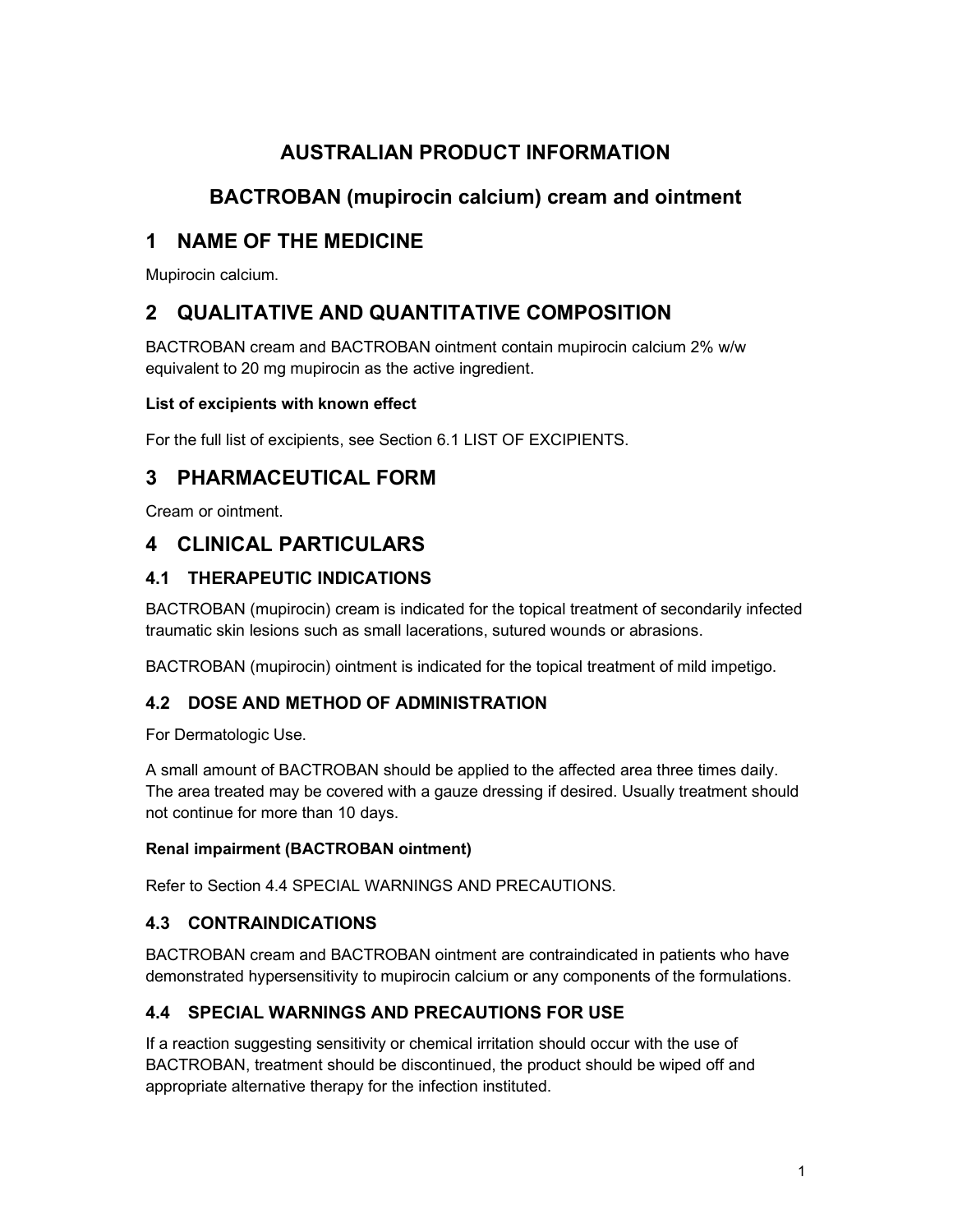BACTROBAN is not suitable for ophthalmic use, intranasal use or application to other mucosal surfaces.

Avoid contact with eyes. If contaminated, the eyes should be thoroughly irrigated with water until the residues have been removed.

BACTROBAN is not suitable for application to the site of cannulation or for use in conjunction with cannulae.

Polyethylene glycol (macrogol) can be absorbed from open wounds and damaged skin and is excreted by the kidneys. In common with other polyethylene glycol based ointments, BACTROBAN ointment should not be used in conditions where absorption of large quantities of polyethylene glycol is possible, especially if there is evidence of moderate or severe renal impairment.

As with other antibacterial products, prolonged use may result in overgrowth of nonsusceptible organisms, including fungi. Appropriate measures should be taken if this occurs.

Pseudomembranous colitis has been reported with the use of antibiotics and may range in severity from mild to life-threatening. Therefore, it is important to consider its diagnosis in patients who develop diarrhoea during or after antibiotic use. Although this is less likely to occur with topically applied mupirocin, if prolonged or significant diarrhoea occurs or the patient experiences abdominal cramps, treatment should be discontinued immediately and the patient investigated further.

#### Use in the elderly

Elderly patients: No restrictions unless there is evidence of moderate or severe renal impairment.

#### Paediatric use

The safety and efficacy of BACTROBAN cream has not been established in children less than two years of age.

#### Effects on laboratory tests

No data available.

### 4.5 INTERACTIONS WITH OTHER MEDICINES AND OTHER FORMS OF INTERACTIONS

No drug interactions have been studied with mupirocin.

BACTROBAN cream or ointment should not be combined with other topical preparations as there is a risk of dilution, resulting in a reduction in the antibacterial activity and potential loss of stability of the mupirocin.

### 4.6 FERTILITY, PREGNANCY AND LACTATION

### Effects on fertility

Fertility of male and female rats was not affected by mupirocin at subcutaneous doses up to 100 mg/kg/day.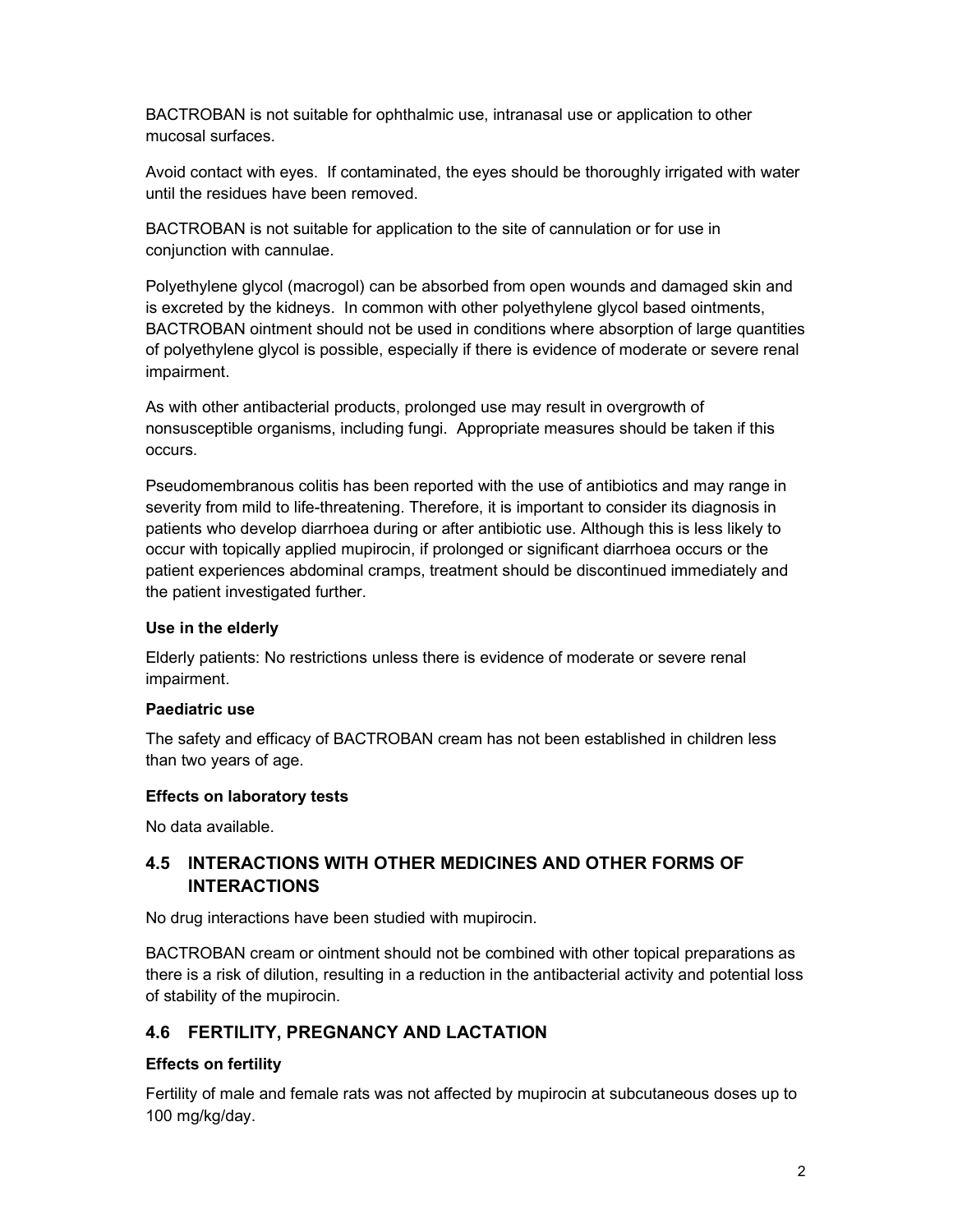#### Use in pregnancy

### (Pregnancy Category B1)

Reproduction studies have been performed in rats and rabbits at systemic doses up to 160mg/Kg and have revealed no evidence of harm to the foetus due to mupirocin. There are, however, no adequate and well controlled studies in pregnant women. Because animal studies are not always predictive of human response, this drug should be used during pregnancy only if clearly needed.

#### Use in lactation

Adequate human and animal data on use during lactation are not available.

Caution should be exercised when BACTROBAN is administered to a nursing woman. If a cracked nipple is being treated, the nipple should be thoroughly washed prior to breast feeding.

### 4.7 EFFECTS ON ABILITY TO DRIVE AND USE MACHINES

The effects of this medicine on a person's ability to drive and use machines were not assessed as part of its registration.

### 4.8 ADVERSE EFFECTS (UNDESIRABLE EFFECTS)

Systemic allergic reactions including anaphylaxis, generalised rash, urticaria and angioedema have been reported with BACTROBAN cream or ointment.

#### Ointment

#### Local reactions:

Common (approximately 2%): itching, burning, erythema, stinging, pain/swelling at site of application and dryness. Less than 1% of patients discontinued therapy because of these local reactions.

Uncommon: Cutaneous sensitisation reactions to mupirocin or the ointment base.

#### Gastrointestinal:

One case of nausea has been reported in studies of BACTROBAN ointment so far.

BACTROBAN ointment did not demonstrate any delayed hypersensitivity, cutaneous sensitization, phototoxicity or photo-contact sensitisation in studies on normal subjects. Cutaneous sensitisation has been reported rarely in post marketing surveillance of BACTROBAN ointment.

#### Cream

#### Skin and subcutaneous tissue disorders:

Common: Cutaneous hypersensitivity reactions

Generally, BACTROBAN cream was well tolerated. Adverse events from the two pivotal clinical trials, thought to be at least possibly drug-related, are listed below.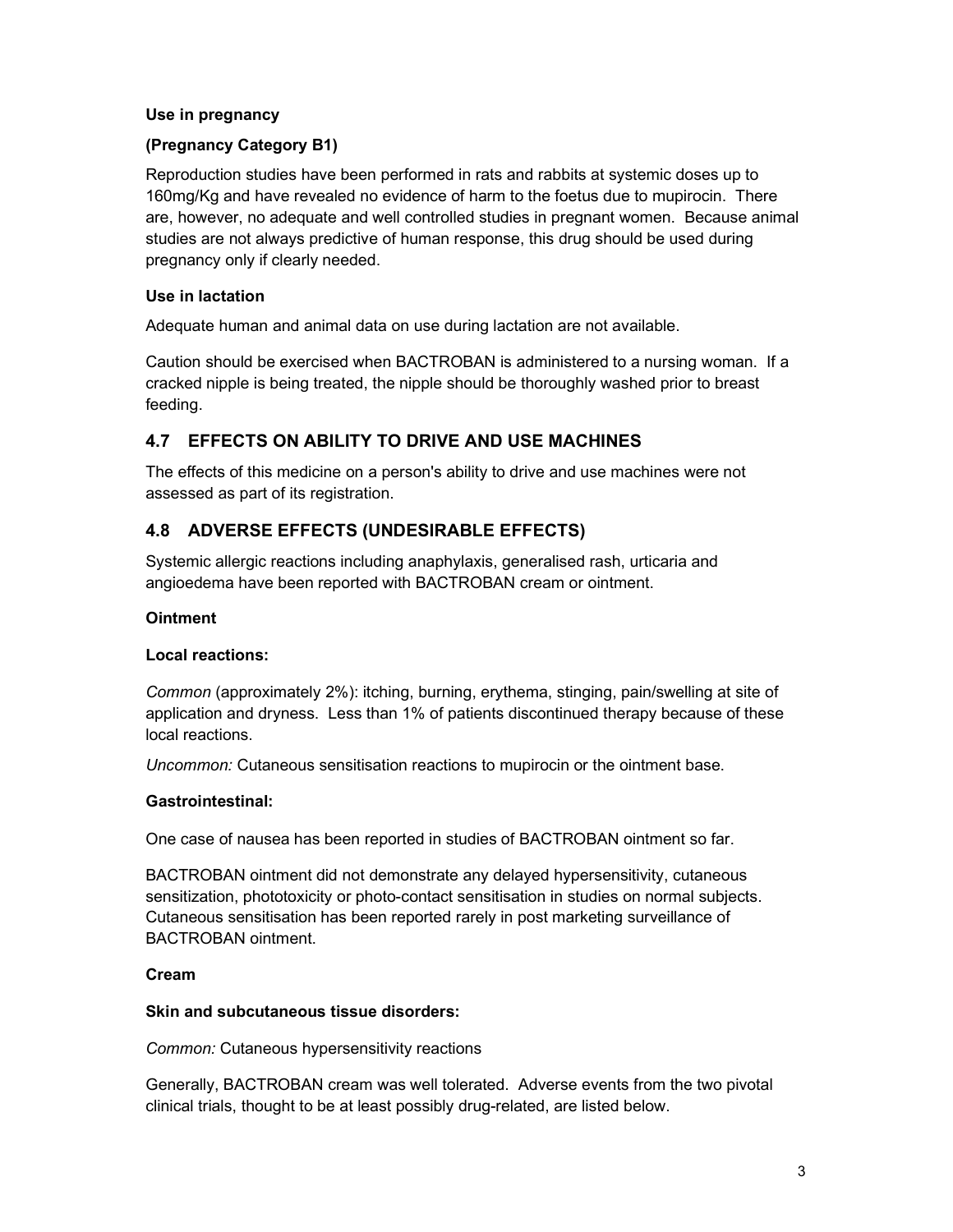| Event     | <b>BACTROBAN</b><br>Cream<br>$N = 357$<br>% | Cephalexin*<br>$N = 349$<br>% |
|-----------|---------------------------------------------|-------------------------------|
| Headache  | 2.0                                         | 11                            |
| Diarrhoea | 1.1                                         | 2.3                           |
| Nausea    | 11                                          | $1\;1$                        |

### Related/Possibly Related Adverse Events Occurring in >1% (common) of BACTROBAN Cream-treated Patients

\*250 mg q.i.d. for patients > 40 kg or 25 mg/kg/day oral suspension in four divided doses for patients  $\leq 40$  kg.

In the two pivotal clinical trials, application site reactions were reported in 0.8% patients treated with either BACTROBAN cream or placebo. In a supportive safety study, where BACTROBAN cream was used in the treatment of secondarily infected eczema, application site reactions were reported in 2.4% of patients.

### Reporting suspected adverse effects

Reporting suspected adverse reactions after registration of the medicinal product is important. It allows continued monitoring of the benefit-risk balance of the medicinal product. Healthcare professionals are asked to report any suspected adverse reactions at www.tga.gov.au/reporting-problems.

### 4.9 OVERDOSE

There is currently limited experience with overdosage of BACTROBAN.

There is no specific treatment for an overdose of BACTROBAN. In the event of overdose, the patient should be treated supportively with appropriate monitoring as necessary.

For information on the management of overdose, contact the Poisons Information Centre on 13 11 26 (Australia).

# 5 PHARMACOLOGICAL PROPERTIES

## 5.1 PHARMACODYNAMIC PROPERTIES

### Mechanism of action

Mupirocin inhibits bacterial protein synthesis by reversibly and specifically binding to bacterial isoleucyl transfer - RNA synthetase. It shows no cross resistance with other commonly used and clinically important antibiotics.

In vitro mupirocin is active mainly against Gram positive aerobes including Staphylococcus aureus (including MRSA positive strains), Staphylococcus saprophyticus, Staphylococcus epidermidis, Streptococcus pyogenes, Streptococcus viridans, Streptococcus agalactiae, and Streptococcus pneumoniae.

Group D Streptococci (including S. faecalis and S. faecium), are much less sensitive to mupirocin. Most Gram negative organisms (except for *H.influenzae*, Neisseria and Branhamella) and anaerobes (including *Propionibacterium acnes*) are not sensitive to mupirocin.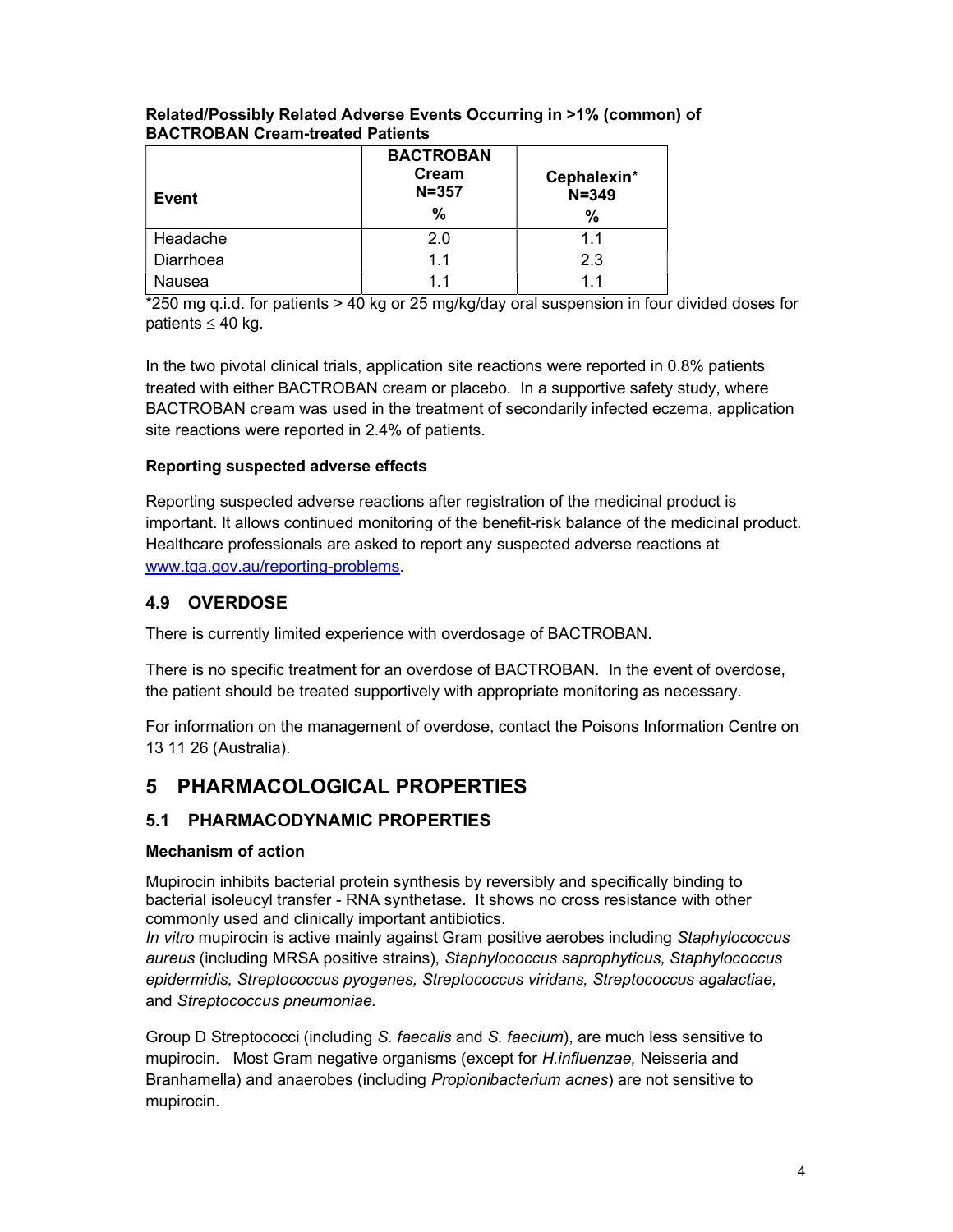When mupirocin resistance does occur, it appears to result from the production of a modified isoleucyl-tRNA synthetase. High-level plasmid-mediated resistance (MIC >1024 mcg/mL) has been reported in some strains of S. aureus and coagulase-negative staphylococci.

### Clinical trials

The efficacy of topical BACTROBAN cream for the treatment of secondarily infected traumatic skin lesions (e.g. small lacerations, sutured wounds, and abrasions) was compared to that of oral cephalexin in two randomized, double-blind, double-dummy clinical trials. BACTROBAN cream was administered topically three times a day for 10 days; Cephalexin 250 mg was given orally four times a day for 10 days. Patients weighing less than 40 kg were given 25 mg/kg/day oral Cephalexin in four divided doses. Patients of either gender of any age were eligible for the study. Lacerations or sutured wounds were up to 10 cm in length and erythema surrounding abrasions did not exceed 2 cm from the edge of the abrasion.

In a combined analysis of the two pivotal clinical trials, the clinical and bacteriological efficacy rates of mupirocin at follow-up (7-12 days post therapy) were shown to be equivalent to those of oral Cephalexin. A total of 245 patients treated with BACTROBAN cream and 233 patients treated with oral Cephalexin were evaluable for per-protocol clinical efficacy at follow-up. The per-protocol clinical efficacy rate was 95.1% for BACTROBAN cream and 95.3% for oral Cephalexin (95% Confidence Interval for difference between treatment groups -4.04, 3.64). Ninety eight patients given BACTROBAN cream and 92 patients given Cephalexin were evaluable for per-protocol bacteriological efficacy at followup. The per-protocol bacteriological success rate was 96.9% for BACTROBAN Cream and 98.9% for oral Cephalexin (95% Confidence Interval -6.04, 2.04).

The safety and efficacy of BACTROBAN cream has not been established in the topical treatment of burns.

### 5.2 PHARMACOKINETIC PROPERTIES

### Absorption

Mupirocin is poorly absorbed through intact human skin; less than 0.24% of a 0.5 g dose being available systemically following the topical application of mupirocin in the ointment base. Application of 14C-labelled mupirocin ointment to the lower arm of normal male subjects followed by occlusion for 24 hours showed no measurable systemic absorption. Measurable radioactivity was present in the stratum corneum of these subjects 72 hours after application.

### Metabolism

If mupirocin is absorbed through broken skin or is given systemically, it is metabolised to the inactive metabolite monic acid. The mean plasma half lives of mupirocin and monic acid are 19 minutes and 77 minutes, respectively. The major elimination pathway is via the kidney (90%).

### 5.3 PRECLINICAL SAFETY DATA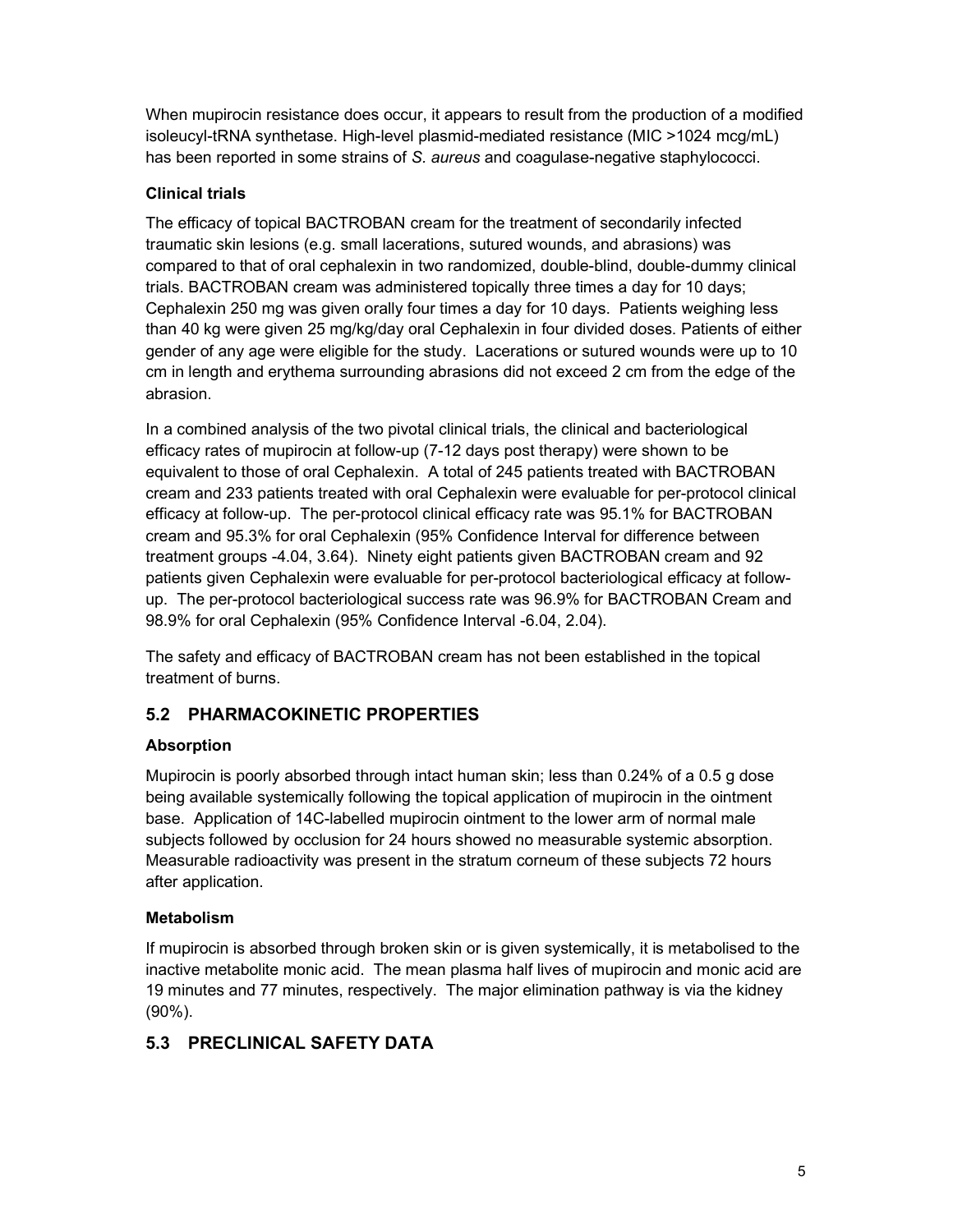### **Genotoxicity**

Results of the following studies performed with mupirocin calcium or mupirocin sodium in vitro and in vivo did not indicate a potential for mutagenicity: rat primary hepatocyte unscheduled DNA synthesis, sediment analysis for DNA strand breaks, metaphase analysis of human lymphocytes, mouse lymphoma assay and bone marrow micronuclei assay in mice.

### **Carcinogenicity**

The carcinogenic potential of mupirocin has not been assessed in long-term animal studies.

## 6 PHARMACEUTICAL PARTICULARS

### 6.1 LIST OF EXCIPIENTS

BACTROBAN cream also contains xanthan gum, liquid paraffin, cetomacrogol 1000, stearyl alcohol, cetyl alcohol, phenoxyethanol, benzyl alcohol and purified water.

BACTROBAN ointment also contains macrogol 400 and macrogol 3350.

### 6.2 INCOMPATIBILITIES

See Section 4.5 INTERACTIONS WITH OTHER MEDICINES AND OTHER FORMS OF INTERACTIONS.

### 6.3 SHELF LIFE

In Australia, information on the shelf life can be found on the public summary of the Australian Register of Therapeutic Goods (ARTG). The expiry date can be found on the packaging.

### 6.4 SPECIAL PRECAUTIONS FOR STORAGE

Store below 25°C. Do not freeze.

### 6.5 NATURE AND CONTENTS OF CONTAINER

BACTROBAN ointment 2% is supplied in 1 g, 2 g, 5 g, 15 g and 30 g tubes.

BACTROBAN cream 2% is supplied in 15 g tubes.

Not all dose forms and pack sizes may be distributed in Australia.

### 6.6 SPECIAL PRECAUTIONS FOR DISPOSAL

Any product remaining at the end of treatment should be discarded.

In Australia, any unused medicine or waste material should be disposed of by taking to your local pharmacy.

### 6.7 PHYSICOCHEMICAL PROPERTIES

Mupirocin is a naturally occurring antibiotic, produced by fermentation of the organism Pseudomonas fluorescens.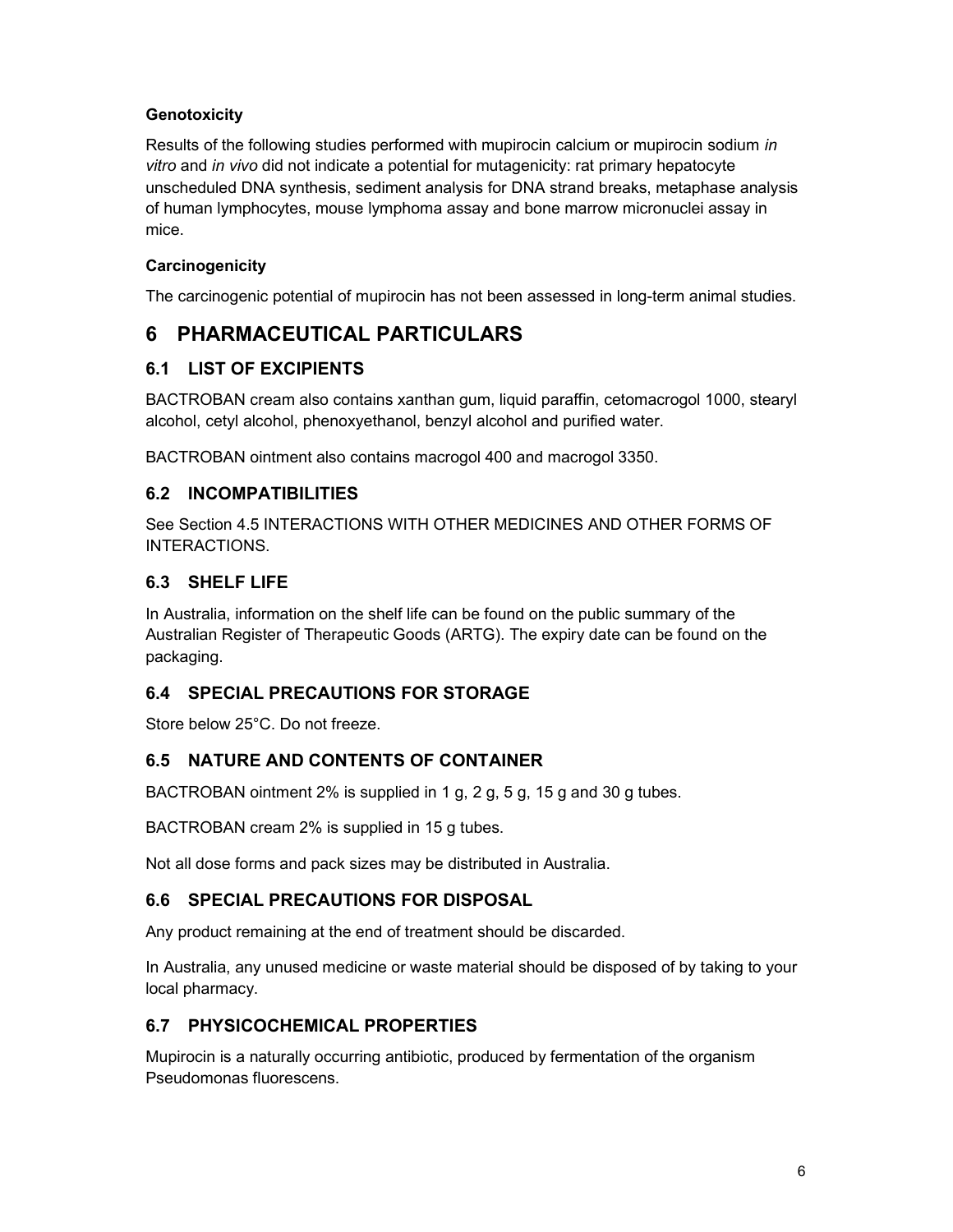The chemical name is: 9-[4-[5S-[2S,3S-epoxy-5S-hydroxy-4S-methylhexyl]-3R,4Rdihydroxytetrahydropyran-2S-y1]-3-methylbut-2-(E)-enoyloxy]nonanoic acid. The chemical structure of mupirocin is shown below:

### Chemical structure



### CAS number

The CAS number for mupirocin is 12550-69-0.

# 7 MEDICINE SCHEDULE (POISONS STANDARD)

Schedule 4 – Prescription Only Medicine

# 8 SPONSOR

GlaxoSmithKline Australia Pty Ltd Level 4, 436 Johnston Street, Abbotsford, Victoria, 3067

# 9 DATE OF FIRST APPROVAL

3 April 1998

## 10 DATE OF REVISION

11 February 2021

## SUMMARY TABLE OF CHANGES

| <b>Section</b><br>Changed | <b>Summary of new information</b>                                 |  |
|---------------------------|-------------------------------------------------------------------|--|
| All                       | <b>PI</b> Reformat                                                |  |
| 4.6                       | Addition of pregnancy category                                    |  |
| End of<br>document        | Update to trademark statement and addition of copyright statement |  |

### Version 5.0

Trade marks are owned by or licensed to the GSK group of companies.